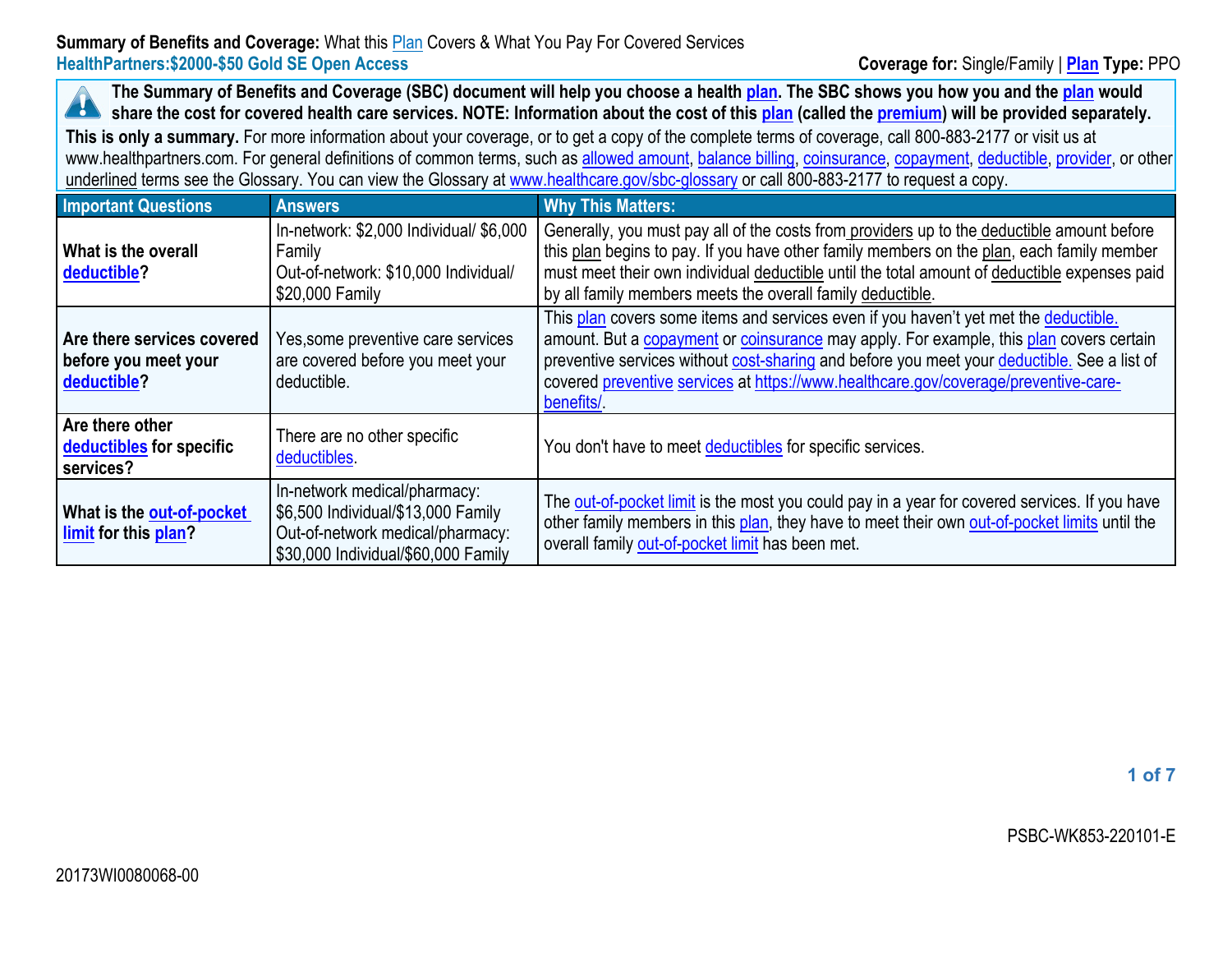| <b>Important Questions</b>                                                                                                                                             | <b>Answers</b>                                                                                                             | <b>Why This Matters:</b>                                                                                                                                                                                                                                                                                                                                                                                                                                                             |  |
|------------------------------------------------------------------------------------------------------------------------------------------------------------------------|----------------------------------------------------------------------------------------------------------------------------|--------------------------------------------------------------------------------------------------------------------------------------------------------------------------------------------------------------------------------------------------------------------------------------------------------------------------------------------------------------------------------------------------------------------------------------------------------------------------------------|--|
| What is not included in the<br>out-of-pocket limit?                                                                                                                    | Premium, balance-billed charges<br>(unless balanced billing is prohibited),<br>and health care this plan doesn't<br>cover. | Even though you pay these expenses, they don't count toward the out-of-pocket limit.                                                                                                                                                                                                                                                                                                                                                                                                 |  |
| Yes, See<br>www.healthpartners.com/openaccess<br>Will you pay less if you use<br>or call 1-800-883-2177 for a list of in-<br>a network provider?<br>network providers. |                                                                                                                            | This plan uses a provider network. You will pay less if you use a provider in the plan's<br>network. You will pay the most if you use an out-of-network provider, and you might<br>receive a bill from a provider for the difference between the provider's charge and what<br>your plan pays (balance billing). Be aware, your network provider might use an out-of-<br>network provider for some services (such as lab work). Check with your provider before<br>you get services. |  |
| Do you need a referral to<br>see a specialist?                                                                                                                         | No                                                                                                                         | You can see the in-network specialist you choose without a referral.                                                                                                                                                                                                                                                                                                                                                                                                                 |  |



All **[copayment](https://www.healthcare.gov/sbc-glossary/#copayment)** and **[coinsurance](https://www.healthcare.gov/sbc-glossary/#coinsurance)** costs shown in this chart are after your **[deductible](https://www.healthcare.gov/sbc-glossary/#deductible)** has been met, if <sup>a</sup> **[deductible](https://www.healthcare.gov/sbc-glossary/#deductible)** applies.

|                                                              | <b>Services You May Need</b>                        | <b>What You Will Pay</b>                                                                                                                                                             |                                                                                  |                                                                                                                                                                 |  |
|--------------------------------------------------------------|-----------------------------------------------------|--------------------------------------------------------------------------------------------------------------------------------------------------------------------------------------|----------------------------------------------------------------------------------|-----------------------------------------------------------------------------------------------------------------------------------------------------------------|--|
| <b>Common</b><br><b>Medical Event</b>                        |                                                     | <b>Network Provider</b><br>(You will pay the<br>least)                                                                                                                               | <b>Out-of-Network</b><br><b>Provider</b><br>(You will pay the most)              | <b>Limitations, Exceptions, and Other Important</b><br><b>Information</b>                                                                                       |  |
| If you visit a health<br>care provider's<br>office or clinic | Primary care visit to treat an<br>injury or illness | Primary Office Visit:<br>\$50 copay/Per Visit,<br>Deductible does not<br>apply<br>Convenience Care:<br>\$25 copay/Per Visit,<br>Deductible does not<br>apply<br>Virtuwell: No charge | Primary Office Visit: 50%<br>coinsurance<br>Convenience Care: 50%<br>coinsurance | None                                                                                                                                                            |  |
|                                                              | <b>Specialist visit</b>                             | \$50 copay/Per Visit,<br>Deductible does not<br>apply                                                                                                                                | 50% coinsurance                                                                  | None                                                                                                                                                            |  |
|                                                              | Preventive care/screening/<br>immunization          | No charge                                                                                                                                                                            | 50% coinsurance                                                                  | You may have to pay for services that aren't<br>preventive. Ask your provider if the services needed<br>are preventive. Then check what your plan will pay for. |  |
| If you have a test                                           | Diagnostic test (x-ray, blood<br>work)              | 30% coinsurance for<br>x-ray/No charge for                                                                                                                                           | 50% coinsurance                                                                  | None                                                                                                                                                            |  |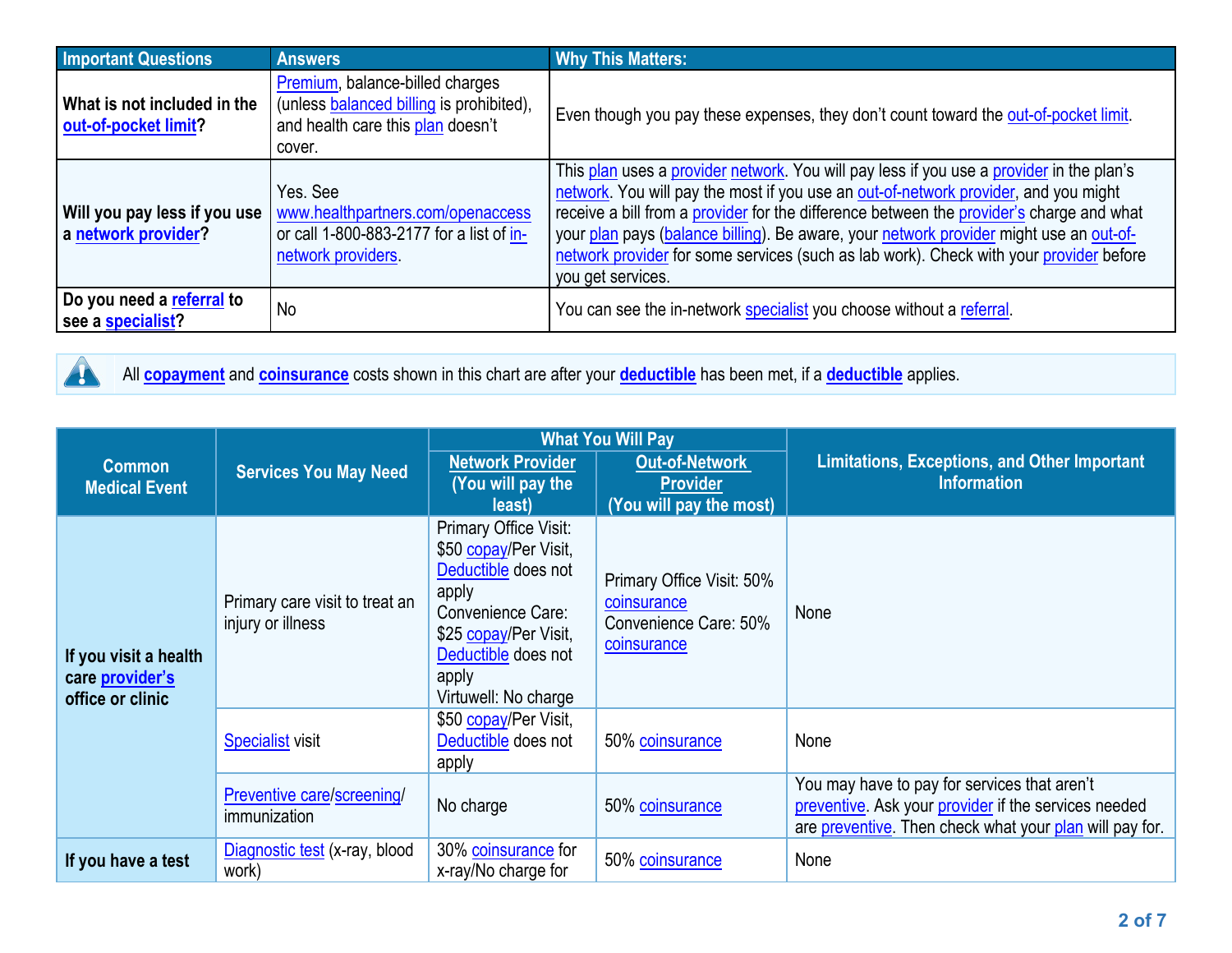|                                                                                                                                                                                               |                                                   | <b>What You Will Pay</b>                                                                                                                                                                                                                                                                                                                                                                          |                                                                                                                                         |                                                                                                                                                                       |  |
|-----------------------------------------------------------------------------------------------------------------------------------------------------------------------------------------------|---------------------------------------------------|---------------------------------------------------------------------------------------------------------------------------------------------------------------------------------------------------------------------------------------------------------------------------------------------------------------------------------------------------------------------------------------------------|-----------------------------------------------------------------------------------------------------------------------------------------|-----------------------------------------------------------------------------------------------------------------------------------------------------------------------|--|
| <b>Common</b><br><b>Medical Event</b>                                                                                                                                                         | <b>Services You May Need</b>                      | <b>Network Provider</b><br>(You will pay the                                                                                                                                                                                                                                                                                                                                                      | <b>Out-of-Network</b><br><b>Provider</b>                                                                                                | <b>Limitations, Exceptions, and Other Important</b><br><b>Information</b>                                                                                             |  |
|                                                                                                                                                                                               |                                                   | least)                                                                                                                                                                                                                                                                                                                                                                                            | (You will pay the most)                                                                                                                 |                                                                                                                                                                       |  |
|                                                                                                                                                                                               |                                                   | lab                                                                                                                                                                                                                                                                                                                                                                                               |                                                                                                                                         |                                                                                                                                                                       |  |
|                                                                                                                                                                                               | Imaging (CT/PET scans,<br>MRI <sub>s</sub> )      | 30% coinsurance                                                                                                                                                                                                                                                                                                                                                                                   | 50% coinsurance                                                                                                                         | None                                                                                                                                                                  |  |
| If you need drugs<br>to treat your illness<br>or condition<br>More information<br>about <b>prescription</b><br>drug coverage is<br>available at<br>healthpartners.com/<br>genericsadvantagerx | Generic drugs                                     | <b>Formulary Low Cost:</b><br>\$5 copay, Deductible<br>does not apply at<br>retail, \$15 copay,<br>Deductible does not<br>apply at mail<br>Formulary High Cost:<br>$$25$ copay<br>Deductible does not<br>apply at retail, \$75<br>copay, Deductible<br>does not apply at mail<br>Non-formulary: \$150<br>copay, Deductible<br>does not apply \$450<br>copay, Deductible<br>does not apply at mail | <b>Formulary: 50%</b><br>coinsurance at retail, mail<br>not covered<br>Non-formulary: 50%<br>coinsurance at retail, mail<br>not covered | 31 day supply retail / 93 day supply mail order.<br>Formulary insulin covered with no member cost-<br>sharing after a \$25 benefit cap per prescription per<br>month. |  |
|                                                                                                                                                                                               | Formulary brand drugs                             | \$60 copay,<br>Deductible does not<br>apply at retail, \$180<br>copay, Deductible<br>does not apply at mail                                                                                                                                                                                                                                                                                       | 50% coinsurance at<br>retail, mail not covered                                                                                          |                                                                                                                                                                       |  |
|                                                                                                                                                                                               | Non-formulary brand drugs                         | $$150$ copay.<br>Deductible does not<br>apply at retail, \$450<br>copay, Deductible<br>does not apply at mail                                                                                                                                                                                                                                                                                     | 50% coinsurance at<br>retail, mail not covered                                                                                          |                                                                                                                                                                       |  |
|                                                                                                                                                                                               | <b>Specialty drugs</b>                            | 20% coinsurance,<br>Deductible does not<br>apply                                                                                                                                                                                                                                                                                                                                                  | Not covered                                                                                                                             | Specialty drugs are limited to drugs on the specialty<br>drug list and must be obtained from a designated<br>vendor.                                                  |  |
| If you have<br>outpatient surgery                                                                                                                                                             | Facility fee (e.g., ambulatory<br>surgery center) | 30% coinsurance                                                                                                                                                                                                                                                                                                                                                                                   | 50% coinsurance                                                                                                                         | None                                                                                                                                                                  |  |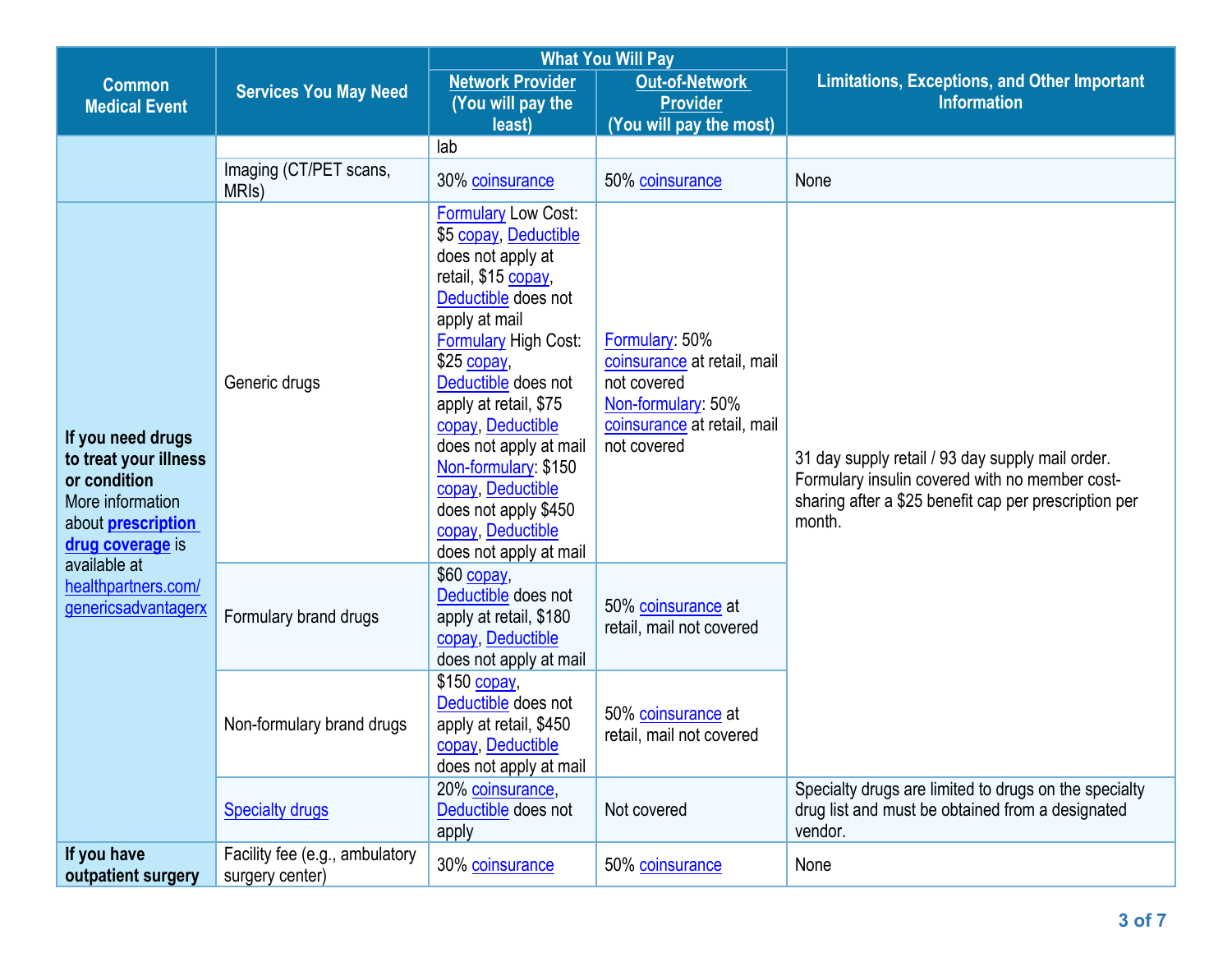|                                                                         |                                              | <b>What You Will Pay</b>                               |                                                                     |                                                                                          |
|-------------------------------------------------------------------------|----------------------------------------------|--------------------------------------------------------|---------------------------------------------------------------------|------------------------------------------------------------------------------------------|
| <b>Common</b><br><b>Medical Event</b>                                   | <b>Services You May Need</b>                 | <b>Network Provider</b><br>(You will pay the<br>least) | <b>Out-of-Network</b><br><b>Provider</b><br>(You will pay the most) | <b>Limitations, Exceptions, and Other Important</b><br><b>Information</b>                |
|                                                                         | Physician/surgeon fees                       | 30% coinsurance                                        | 50% coinsurance                                                     | None                                                                                     |
|                                                                         | <b>Emergency room care</b>                   | 30% coinsurance                                        | 30% coinsurance                                                     | Out-of-network services apply to the in-network<br>deductible.                           |
| If you need<br>immediate medical<br>attention                           | <b>Emergency medical</b><br>transportation   | 30% coinsurance                                        | 30% coinsurance                                                     | Out-of-network services apply to the in-network<br>deductible.                           |
|                                                                         | <b>Urgent care</b>                           | \$50 copay/Per Visit,<br>Deductible does not<br>apply  | \$50 copay/Per Visit,<br>Deductible does not<br>apply               | Out-of-Network services apply to the in-network<br>deductible.                           |
| If you have a<br>hospital stay                                          | Facility fee (e.g., hospital<br>room)        | 30% coinsurance                                        | 50% coinsurance                                                     | None                                                                                     |
|                                                                         | Physician/surgeon fees                       | 30% coinsurance                                        | 50% coinsurance                                                     | None                                                                                     |
| If you need mental<br>health, behavioral<br>health, or                  | <b>Outpatient services</b>                   | \$50 copay/Per Visit,<br>Deductible does not<br>apply  | 50% coinsurance                                                     |                                                                                          |
| substance abuse<br>needs                                                | Inpatient services                           | 30% coinsurance                                        | 50% coinsurance                                                     | None                                                                                     |
| If you are pregnant                                                     | Office visits                                | No charge                                              | 50% coinsurance                                                     | Depending on the type of services, a copayment,<br>coinsurance, or deductible may apply. |
|                                                                         | Childbirth/delivery<br>professional services | 30% coinsurance                                        | 50% coinsurance                                                     | None                                                                                     |
|                                                                         | Childbirth/delivery facility<br>services     | 30% coinsurance                                        | 50% coinsurance                                                     | None                                                                                     |
| If you need help<br>recovering or have<br>other special<br>health needs | Home health care                             | \$50 copay/Per Visit,<br>Deductible does not<br>apply  | 50% coinsurance                                                     | 60 visits per calendar year                                                              |
|                                                                         | <b>Rehabilitation services</b>               | \$50 copay/Per Visit,<br>Deductible does not<br>apply  | 50% coinsurance                                                     | Limited to 20 visits each per calendar year                                              |
|                                                                         | <b>Habilitation services</b>                 | \$50 copay/Per Visit,<br>Deductible does not<br>apply  | 50% coinsurance                                                     | Limited to 20 visits each per calendar year                                              |
|                                                                         | <b>Skilled nursing care</b>                  | 30% coinsurance                                        | 50% coinsurance                                                     | 30 days per period of confinment                                                         |
|                                                                         | Durable medical equipment                    | 30% coinsurance                                        | 50% coinsurance                                                     | None                                                                                     |
|                                                                         | <b>Hospice services</b>                      | No charge                                              | 50% coinsurance                                                     | Respite care is limited to 5 days per episode and                                        |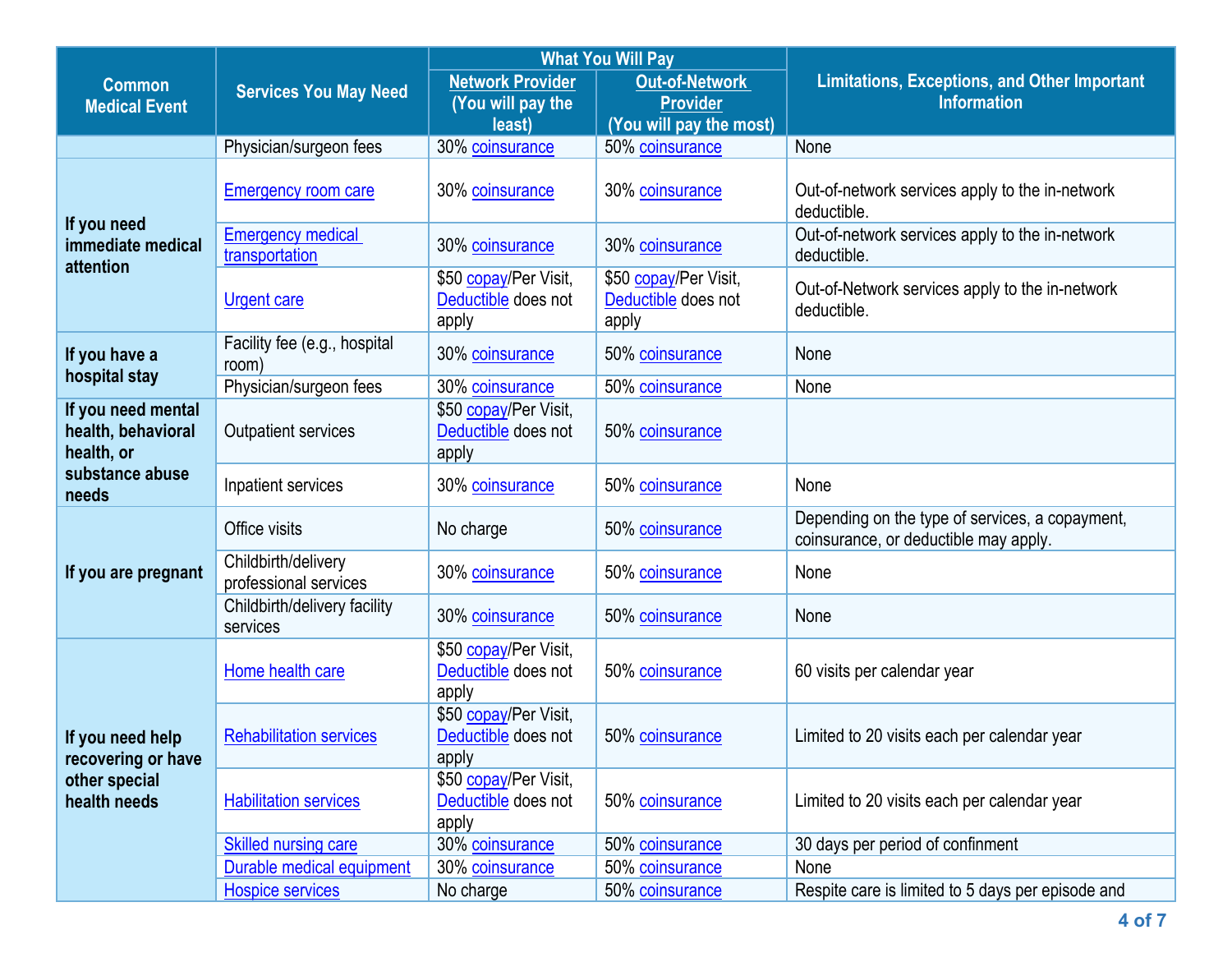|                                           | <b>Services You May Need</b> | <b>What You Will Pay</b>                        |                                                                     |                                                                                                           |
|-------------------------------------------|------------------------------|-------------------------------------------------|---------------------------------------------------------------------|-----------------------------------------------------------------------------------------------------------|
| <b>Common</b><br><b>Medical Event</b>     |                              | Network Provider<br>(You will pay the<br>least) | <b>Out-of-Network</b><br><b>Provider</b><br>(You will pay the most) | <b>Limitations, Exceptions, and Other Important</b><br><b>Information</b>                                 |
|                                           |                              |                                                 |                                                                     | respite care and continuous care combined are limited<br>to 30 days.                                      |
|                                           | Children's eye exam          | No charge                                       | 50% coinsurance                                                     | None                                                                                                      |
| If your child needs<br>dental or eye care | Children's glasses           | 30% coinsurance                                 | Not covered                                                         | Limited to one pair of eyeglasses (lenses and frames)<br>or one pair of contact lenses per calendar year. |
|                                           | Children's dental check-up   | No charge                                       | 50% coinsurance                                                     | None                                                                                                      |

## **[Excluded](https://www.healthcare.gov/sbc-glossary/#excluded-services) Services & Other Covered Services:**

Services Your [Plan](https://www.healthcare.gov/sbc-glossary/#plan) Generally Does NOT Cover (Check your policy or plan document for more information and a list of any other excluded [services](https://www.healthcare.gov/sbc-glossary/#excluded-services).) • Acupuncture • Infertility treatment **•** Private-duty nursing Bariatric surgery Long-term care Routine foot care

- **•** Cosmetic surgery with the exception of port wine stain removal and reconstructive surgery
- Non-emergency care when traveling outside the U.S. Weight loss programs
- 

Other Covered Services (Limitations may apply to these services. This isn't a complete list. Please see your [plan](https://www.healthcare.gov/sbc-glossary/#excluded-services) document.)

• Chiropractic care

• Dental care (Children)

- $\bullet$  Hearing aids (Adult)
- $\bullet$  Routine eye care (Adult)

Your Rights to Continue Coverage: There are agencies that can help if you want to continue your coverage after it ends. The contact information for those agencies is: Your plan at 1-800-883-2177, the Department of Labor'<sup>s</sup> Employee Benefits Security Administration at 1-866-444-EBSA (3272) or www.dol.gov/ebsa/healthreform or the Wisconsin Office of the Commissioner of Insurance at 608-266-0103 / 1-800-236-8517. Other coverage options may be available to you too, including buying individual insurance coverage through the Health Insurance [Marketplace](https://www.healthcare.gov/sbc-glossary/#marketplace). For more information about the Marketplace, visit www.HealthCare.gov or call 1-800-318-2596.

Your Grievance and [Appeals](https://www.healthcare.gov/sbc-glossary/#appeal) Rights: There are agencies that can help if you have a complaint against your [plan](https://www.healthcare.gov/sbc-glossary/#plan) for a denial of a [claim](https://www.healthcare.gov/sbc-glossary/#claim). This complaint is called a [grievance](https://www.healthcare.gov/sbc-glossary/#grievance) or [appeal](https://www.healthcare.gov/sbc-glossary/#appeal). For more information about your rights, look at the explanation of benefits you will receive for that medical [claim](https://www.healthcare.gov/sbc-glossary/#claim). Your [plan](https://www.healthcare.gov/sbc-glossary/#plan) documents also provide complete information to submit a [claim](https://www.healthcare.gov/sbc-glossary/#claim), [appeal](https://www.healthcare.gov/sbc-glossary/#appeal), or a [grievance](https://www.healthcare.gov/sbc-glossary/#grievance) for any reason to your [plan](https://www.healthcare.gov/sbc-glossary/#plan). For more information about your rights, this notice, or assistance, contact: Your [plan](https://www.healthcare.gov/sbc-glossary/#plan) at 1-800-883-2177, the Department of Labor'<sup>s</sup> Employee Benefits Security Administration at 1-866-444-EBSA (3272) or www.dol.gov/ebsa/healthreform, or the Wisconsin Office of the Commissioner of Insurance at 608-266-0103 / 1-800-236-8517. Additionally, <sup>a</sup> consumer assistance program can help you file your appeal. Contact the Wisconsin Office of the Commissioner of Insurance at 608-266-0103 / 1-800-236-8517.

## **Does this plan provide Minimum Essential Coverage? Yes**.

Minimum Essential [Coverage](https://www.healthcare.gov/sbc-glossary/#minimum-essential-coverage) generally includes [plan](https://www.healthcare.gov/sbc-glossary/#plan), health [insurance](https://www.healthcare.gov/sbc-glossary/#health-insurance) available through the [Marketplace](https://www.healthcare.gov/sbc-glossary/#marketplace) or other individual market policies, Medicare,

Medicaid, CHIP, TRICARE, and certain other coverage. If you are eligible for certain types of Minimum Essential [Coverage](https://www.healthcare.gov/sbc-glossary/#minimum-essential-coverage), you may not be eligible for the [premium](https://www.healthcare.gov/sbc-glossary/#premium-tax-credits) tax [credit](https://www.healthcare.gov/sbc-glossary/#premium-tax-credits).

**Does this plan meet Minimum Value Standards? Yes.**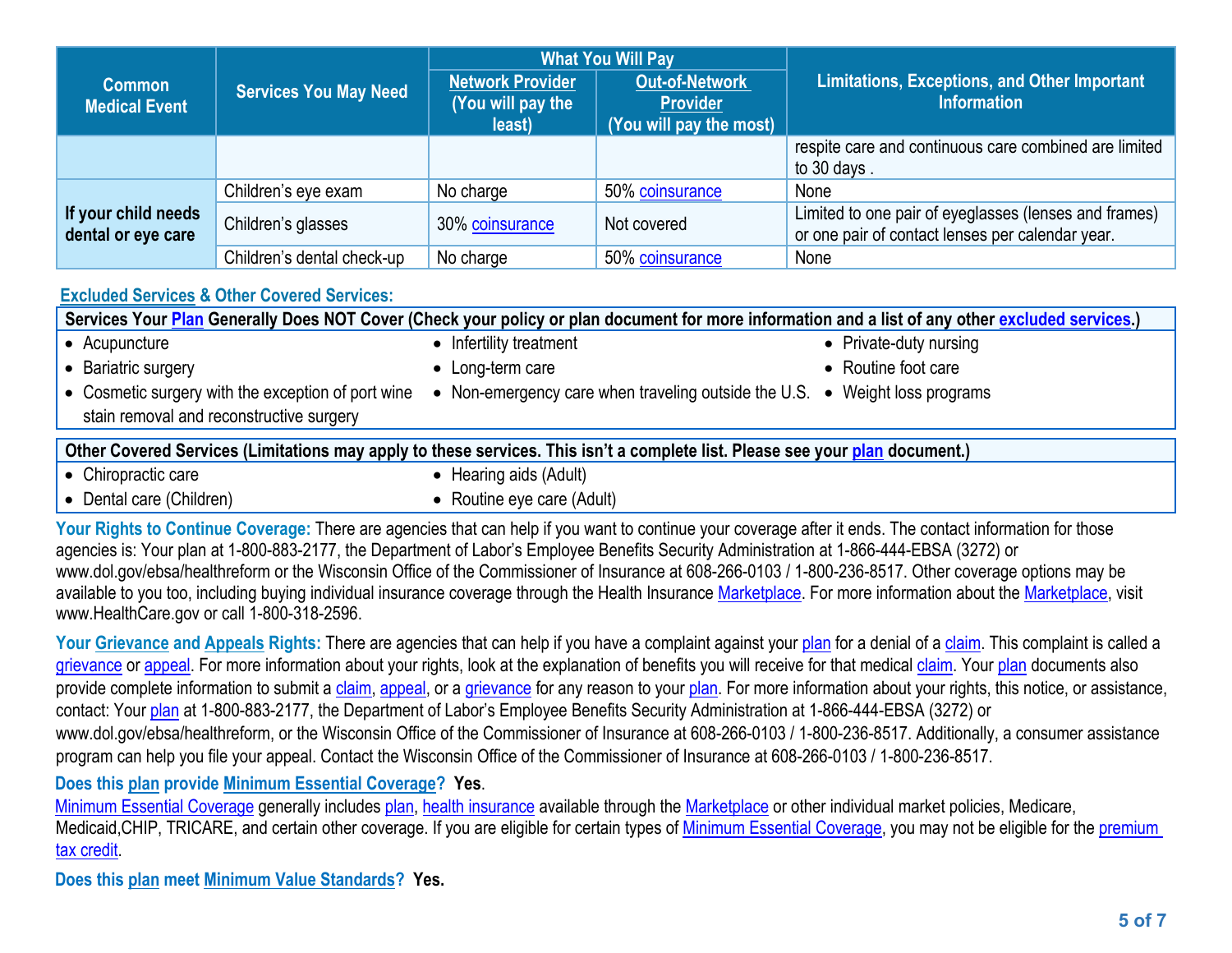If your [plan](https://www.healthcare.gov/sbc-glossary/#plan) doesn't meet the Minimum Value [Standards](https://www.healthcare.gov/sbc-glossary/#minimum-value-standard), you may be eligible for a [premium](https://www.healthcare.gov/sbc-glossary/#premium-tax-credits) tax credit to help you pay for a plan through the [Marketplace](https://www.healthcare.gov/sbc-glossary/#marketplace).

## **Language Access Services:**

Spanish (Español): Para obtener asistencia en Español, llame al 1-866-398-9119. Tagalog (Tagalog): Kung kailangan ninyo ang tulong sa Tagalog tumawag sa 1-800-883-2177. Chinese (中文): 如果需要中文的帮助,请拨打这个号码1-800-883-2177. Navajo (Dine): Dinek'ehgo shika at'ohwol ninisingo, kwiijigo holne' 1-800-883-2177.

-To see examples of how this [plan](https://www.healthcare.gov/sbc-glossary/#plan) might cover costs for a sample medical situation, see the next section.